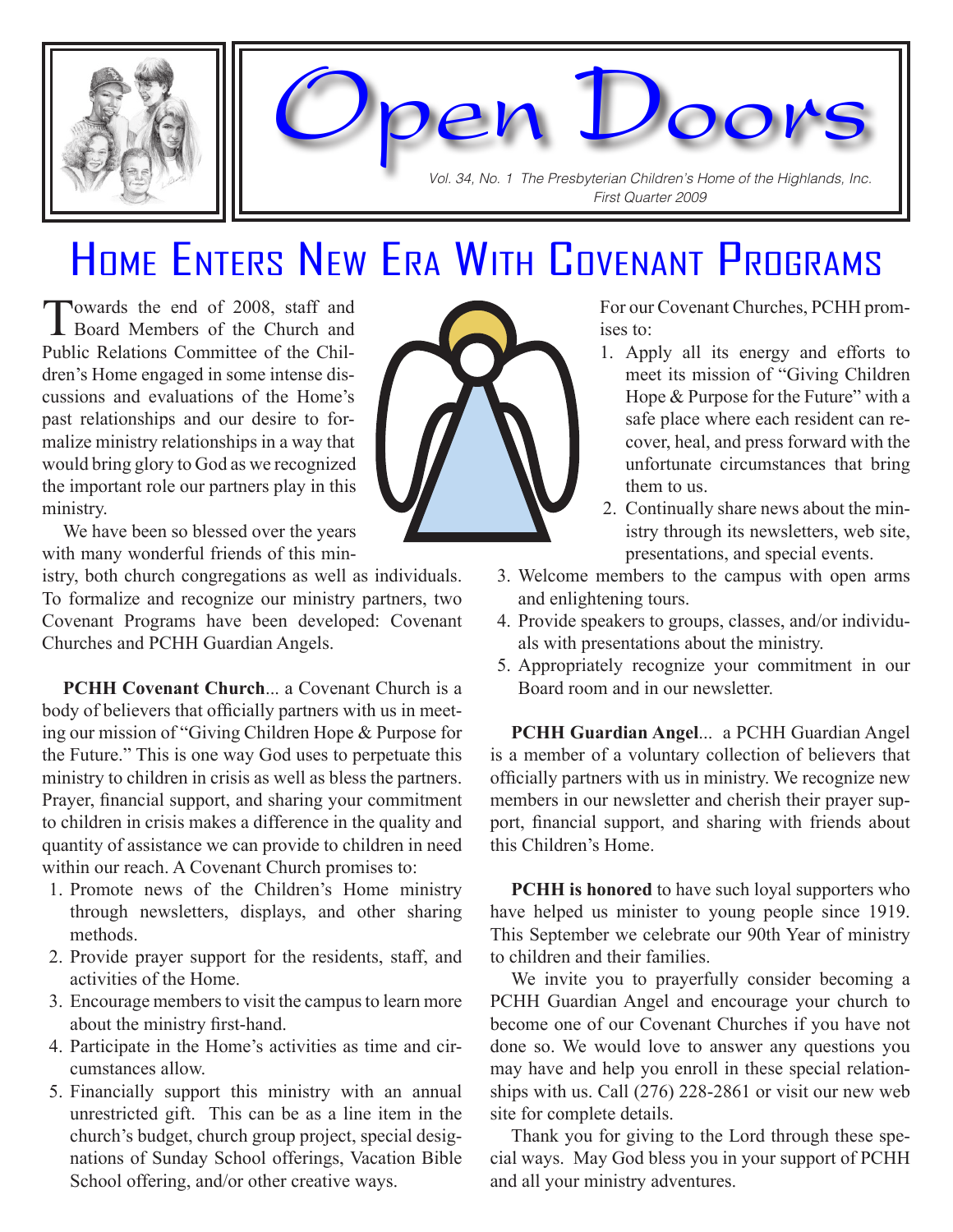

#### Billy Rice Executive Director

As our ministry enters its 90th year honor our individual donors and to re-<br>
of serving children in need, it is cruit new members to the Children's of serving children in need, it is only natural to reflect on our accomplishments. We take pride in influencing the lives of thousands of children, many of whom still see us as their family. Many things have changed over the years, but two things remain constant. One is the dedication of our staff to providing the best possible care to our children. The other is the love and generosity of our supporters, without whom our ministry would be non-existent.

Just because you have been around for ninety years does not mean you get to rest on your laurels. We are constantly evaluating all facets of our ministry to make sure we are giving our best to our children and our supporters. We spend a lot of time in our publications talking about what we do for our children, and we will continue to do so – we know you are interested! Today, however, I want to talk about our supporters and how we are trying to strengthen our bond with each other.

On the front page of this newsletter you will find information on the Covenant Church Program that we have recently launched. Many churches and their members have faithfully supported the Children's Home since our humble beginnings at Foster Falls. Others have just recently discovered our ministry and have become excited as they learn more about us. Our goal is to enter into a covenant of support with every Presbyterian Church in Virginia.

As we look to the future, we are going to need increased support from the private sector if we are to control the type of care our children receive. Public funding for residential facilities is decreasing, but we do not want to compromise our ability to give our children the love and care they need to turn their lives around.

We are also looking at ways to cruit new members to the Children's Home family. The continuation of our mission, "Giving children hope and purpose for he future", depends on it. Hopefully, our next ninety years will be as productive as our first ninety!



P.O. Box 545 Wytheville, VA 24382 (276) 228-2861 FAX (276) 228-8154 pen Doors This agency complies with all state and federal non-profit fundraising regulations. A financial statement is available for the asking. Giving Children Hope & Purpose for the Future **BOARD OF DIRECTORS** http://pchh.org • info@pchh.org Open Doors is an educational publication produced in-house periodically to provide insights about PCHH. Billy Rice **EXECUTIVE DIRECTOR** Marion Alderman - Hillsville, VA Margaret Carter - Charlottesville, VA Judith Conn - Bristol, VA Mary Lou Cox - Monterey, VA \*\* David Dickerson - Radford, VA Joe Duckwall - Roanoke, VA Floyd Gilbert - Virginia Beach, VA Richard Guthrie - Dublin, VA Jim Larson - Vienna, VA Thomas Phillips - Abingdon, VA Bill Roberson - Swoope, VA Jayne Sneed - Richmond, VA Sara Staley - Marion, VA Lynda Starr - Roanoke, VA Theresa Underwood - Buchanan, VA \* Patsy Weeks - Radford, VA Shelda Wills - Christiansburg, VA Bobbie Lynn Wilson - Pounding Mill, VA Celebrating our  $90$ <sup>th</sup> Year of service to children and families in crisis 1919 - 2009

\*Moderator \*\* Vice-Moderator

## New DAWN SOCIETY

As we have said so many times be-<br>fore, one of the best ways to ensure that the ministry continues long after we depart this world is to remember the Home in your estate planning. No gift is too small or too large.

A leaf is added to our New Dawn Society tree in the Board Room with each person's name, hometown, and year joined when a person notifies us that they have included PCHH in their estate plans.

Some members choose to share the details of their plans while others wish to reveal the details later. It is a wonderful legacy that means so much to this ministry in meeting our mission of "*Giving Children Hope & Purpose for the Future*."



by the  $way...$ 

Call (800) 987-0301 to learn how you can host a dinner in your area to share information with your friends about the Children's Home. You provide the quests list and PCHH staff does the rest.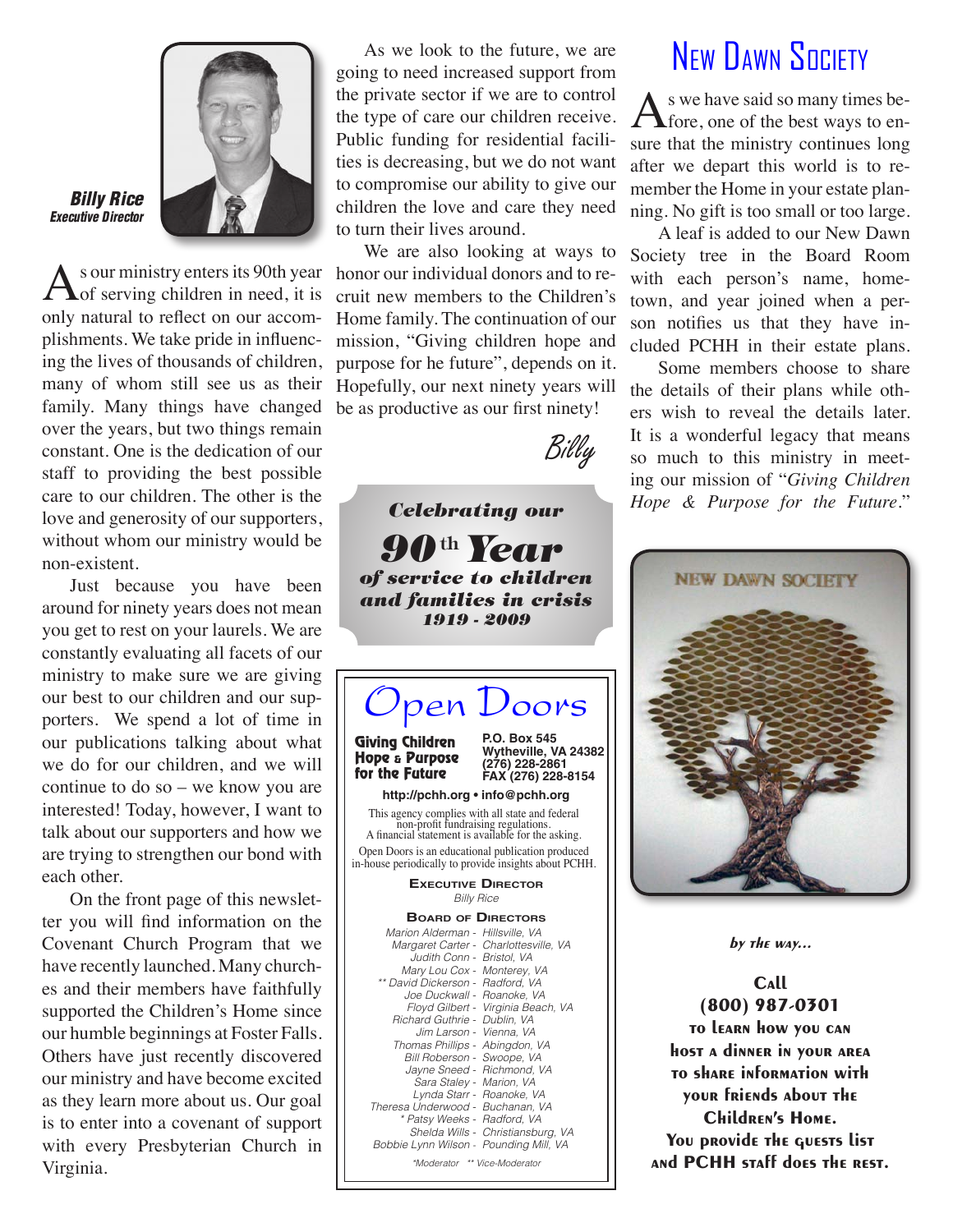# MEETING NEEDS OF CHILDREN - WAYS YOU CAN HELP











### **You can...**

- **pray** for the staff and children of **PCHH**
- **invite** us into your church or community to share the story of our ministry to those who have not heard about how we help children is crisis. We can provide a PCHH representative to speak at your PW Gatherings, Family Night Suppers, Minute for Mission, etc. GESCOVE TRANSISES WE CAN PROVIDE A TUTTING PCHH
	- **donate** good used vehicles to replace some of the older ones we are currently using.
	- **provide** the financial resources for a recreational activity such as skating, movies, bowling, etc. for an individual child or for the entire campus. Whatever amount you send can be designated for an activity and we can determine the number you are sponsoring.
	- **send** us twin sized sheets and pillow cases, towels and washcloths and twin sized mattress pads for our cottages.
	- **encourage** your Church to join in partnership with PCHH as a Covenant Church.
	- **become** a PCHH Guardian Angel.
	- **remember** us in your estate planning and become a member of our New Dawn Society.
	- **come** see us! We welcome visitors anytime and are always excited to have an opportunity to share first hand the work we do with abused and neglected children.
	- **thank** God for His blessings.